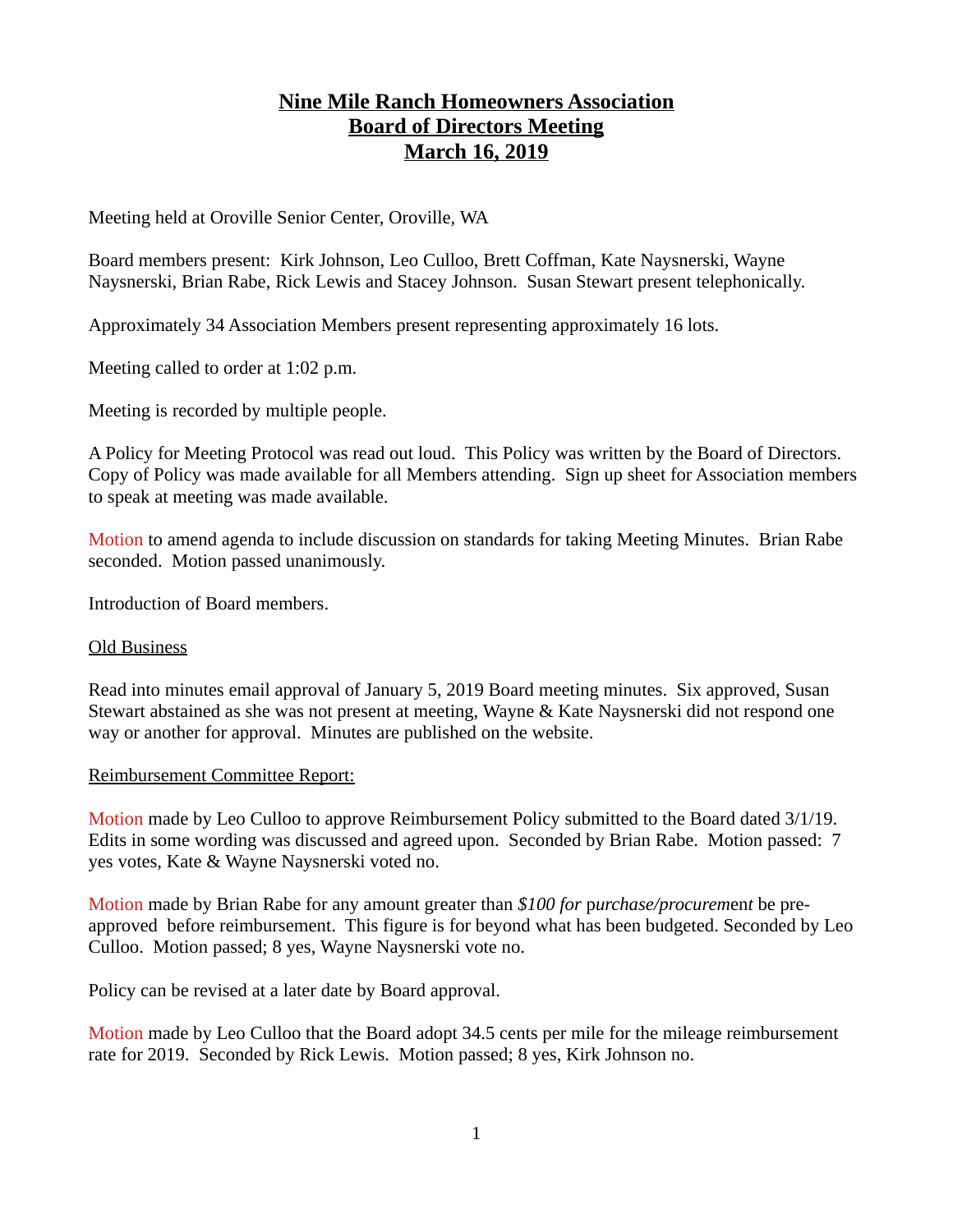Motion made by Leo Culloo that annual mileage reimbursement for any one Board of Director or Committee member may not exceed a total of \$200 in a calendar year. Seconded by Brett Coffman. Motion passed unanimously.

Motion made by Kirk Johnson to approved the 'Mileage Reimbursement Form'. Seconded by Rick Lewis. Motion passed unanimously.

Update from Committee for review of December 1<sup>st</sup> questions and answers from Attorney: will postpone till next meeting.

Read into minutes December 2018, January 2019 and February 2019 reconciliations where sent to Brett Coffman and Scott Griffin for review; all 3 months were approved by both Brett and Scott. Note Stacey Johnson, Treasurer, sends copies of bank account reconciliations, Balance Sheet and Profit & Loss, and copies of all checks written with corresponding invoices. This is for a monthly internal control review. Scott Griffin brought forth some questions and suggestions:

- Suggestion by Scott that all 'comment sections' of every check should have a note in it. Stacey commented that she had not been writing that on the check itself but will now. She does make notes on all checks when inputting in the Quick Book system.
- There is a category showing up called "unapplied payments" that Scott and Stacey are sorting out. It appears that some of this figure dates back to older times. It's a Quick Books auto function, not an accounting error.
- Scott wanted more detail on 'release of liens' payment. Members that are 3 years or more pastdue have liens filed on their Lot at Okanogan County. When member pays in full the lien needs to be released from Lot. Both the costs of filing the lien and release of the lien is billed to member at time of filing lien.
- Scott suggested that we are transparent when we engage legal council. The Board has discloses, through motions made, legal expenditures. Questions and answers from attorney are posted on website.
- Scott suggested that the receipts are clear for any reimbursement. This also is done and posted on the website.

## Treasurer Report

| $\bullet$ | Checking account balance: \$24,816 |          |
|-----------|------------------------------------|----------|
|           | Savings account balance:           | \$14,354 |
|           | CD balance:                        | \$33,142 |

- We are earning interest of approximately \$70.00 per month on our CD now.
- We still have 24 Lots (18 members) that owe us \$16,430 collectively. About \$5,000 of that is for back and current interest charges, late fees, and lien fees.
- 4 Lots owe us for this year, and additionally 7 Lots (3 members) owe us for 2 years.
- This current Board had inherited (as of June 2018) 19 Lots that were over 3 years past due; the really old big ones. Regarding progress on those past-due accounts, currently:
	- 9 have paid in full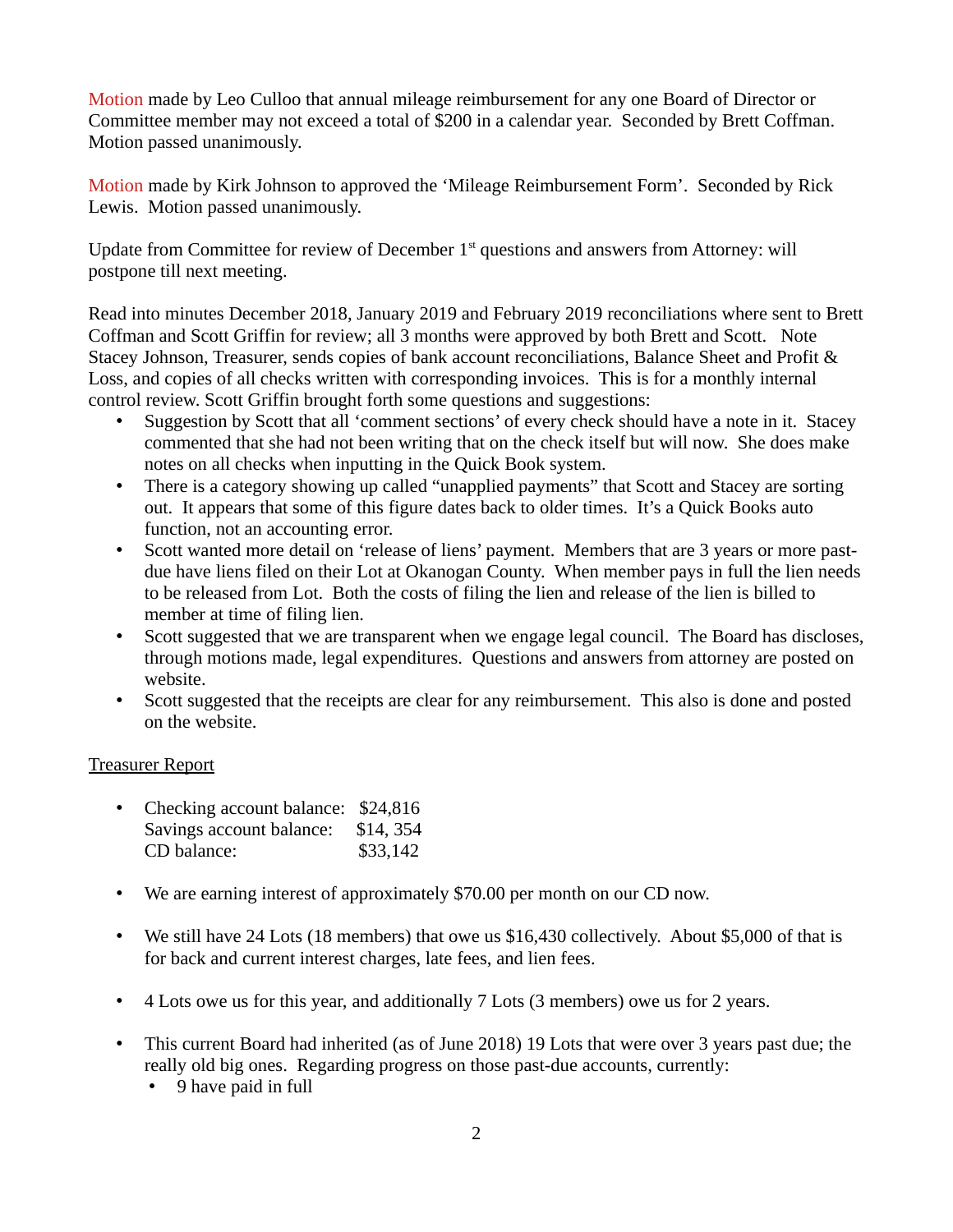- 5 are making payments
- 5 have liens have been filed on them; total amount due for this 5 is about \$7,600

At the September 4th, 2018 BOD meeting the BOD made a motion to spend funds on road gravel that could have required us to use some of the savings account. At the time it as stated that we had hoped to collect \$13,000 of the past due to help pay for the gravel. We collected close to \$20,000 thus we did not have to use any of the savings account.

Motion made by Stacey Johnson to remove Lynn Barnett's invoices from the books. Seconded by Susan Stewart. There are 7 invoices, 7 Lots still owned by Lynn, totaling \$1,232.00 due for assessments billed to Mr. Barnett last year. Mr. Barnett responded to receiving those invoices by sending back the CCR's highlighting where it states that as long as his Lots are for sale he is not required to pay assessments on them. BOD comments included it would be unduly burdensome on the Association to legally fight this. Including Barnett into Accounts Receivable overstates our Accounts Receivable as we will never get these funds unless we win at fighting him legally for this. Motion passed unanimously.

Stacey Johnson will send a note to all past due, with the April  $1<sup>st</sup>$  statements, reminding those members that their voting rights have been suspended until their account is paid in full. We would like them to participate in the upcoming ballot votes. Board agreed to have Stacey send letter.

Stacey has solicited 2 current bids for potential upcoming state required audit. One bid is from a firm that specializes in Washington State HOA's. This bid is for \$2,700. The other is from a firm in Seattle. His bid was for \$2,200 to \$2,900. Both bids included doing the HOA federal tax return as well. The decision as to whether the HOA performs the audit will be put out to vote in upcoming mailing, as the membership has the right to decide whether to have the audit performed or not.

Upcoming mailing: Susan and Stacey will continue working on the documents that will have to be mailed by May  $1<sup>st</sup>$ . This will include:

- Ballot
- Letter to go with Ballot
- Notice: Raise in annual dues if applicable
- Notice: Annual meeting
- Financials
- Budget
- Letter with budget
- Budget vs. Actual report
- Board agreed that we send out a Profit & Loss on an accrual basis and cash basis.
- Budget vs actual report will require explanation regarding that the last year budget was done by an interim Board based on 5 year averages, not thought-out or evaluated.

Reserve Study and Reserve Funding is the next big issue to tackle. This affects many aspects of accounting, reporting, special assessments, road evaluations and savings/reserve.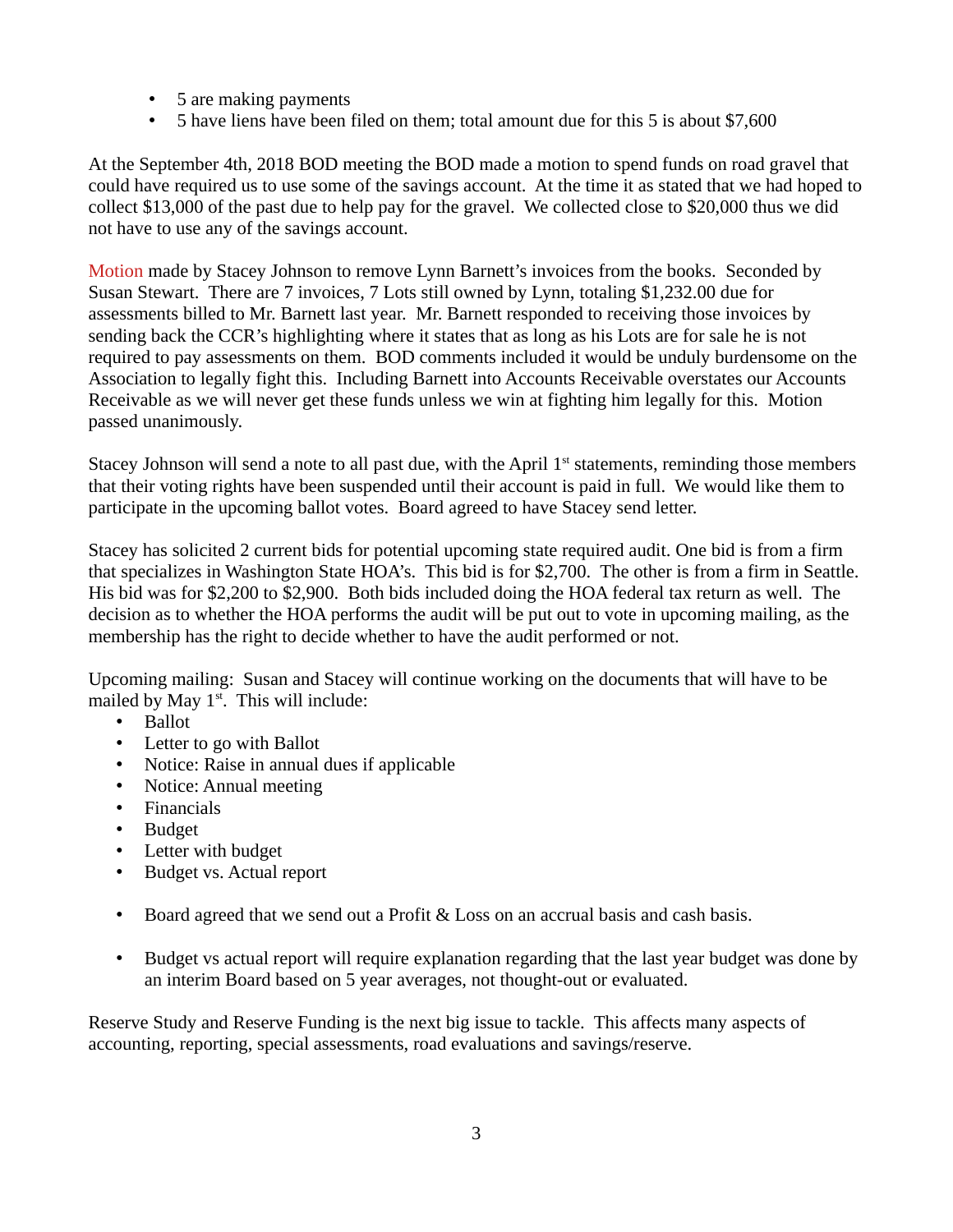Motion made by Stacey Johnson to form of a committee of Kirk Johnson, Brett Coffman and Stacey Johnson to study the Reserve Study and Funding law and report back it's finding to the Board at the July Board meeting. Seconded by Brian Rabe. Motion passed unanimously.

Board agreed to include a stamped return envelope with ballot for members to use.

## Annual Meeting Details

- Time of meeting to be 1:00PM was agreed upon.
- No refreshments or foods will be provided; water will be provided.
- Felicity Rabe & maybe Kim Culloo will help with a sign in sheet.
- Agenda will included counting of ballots and ratifying proposed budget.
- Suggestion to use the same 3 people as last year, from Oroville community, to count our ballots. The procedure we followed last year was:
	- Counters were given list of members with highlighted past due members.
	- They then established a quorum.
	- Counters open envelopes.
	- Counters counted all ballots twice.
	- There was a 'Certification of Ballot Count' form signed by counters upon completion.
	- All ballots we place in a sealed/taped envelope by the counters.
- Wayne would like a period of two weeks to look for different counters than those that were used last year.
- Procedure for ballot counting will all be written up at close of counting ballots and published to the membership.

#### Quick Books yearly subscription fee:

Motion made by Kirk Johnson to stay with Quick Books on-line subscription using the less expense subscription called Essentials at \$321.00 a year. Seconded by Stacey Johnson. Passed unanimously.

#### Canadian Member Payment:

The Association is losing money on the exchange rate through payments by Canadian members. Suggestion to send a note to let Canadian members know that the difference in the exchange rate will be a balance forward, or credit, on their account. Also, tell them that they can write "US Funds" next to the dollar amount to remedy this, or go to bank to get US draft. We have approximately 30 Canadian members. Susan Stewart agreed to write up a letter to go with Canadian invoices. A \$5.00 fee is charged to the Association when ever a check drawn on a Canadian Bank is deposited. This \$5.00 fee will be addressed in letter as well.

#### Credit Card Payments

Credit card payments were accepted for a few years by Nine Mile Ranch. This costs the Association 3.6 percent on every transaction. Suggestion to set up "on line banking". Stacey will check this out at our bank to see if bank will charge fees for this.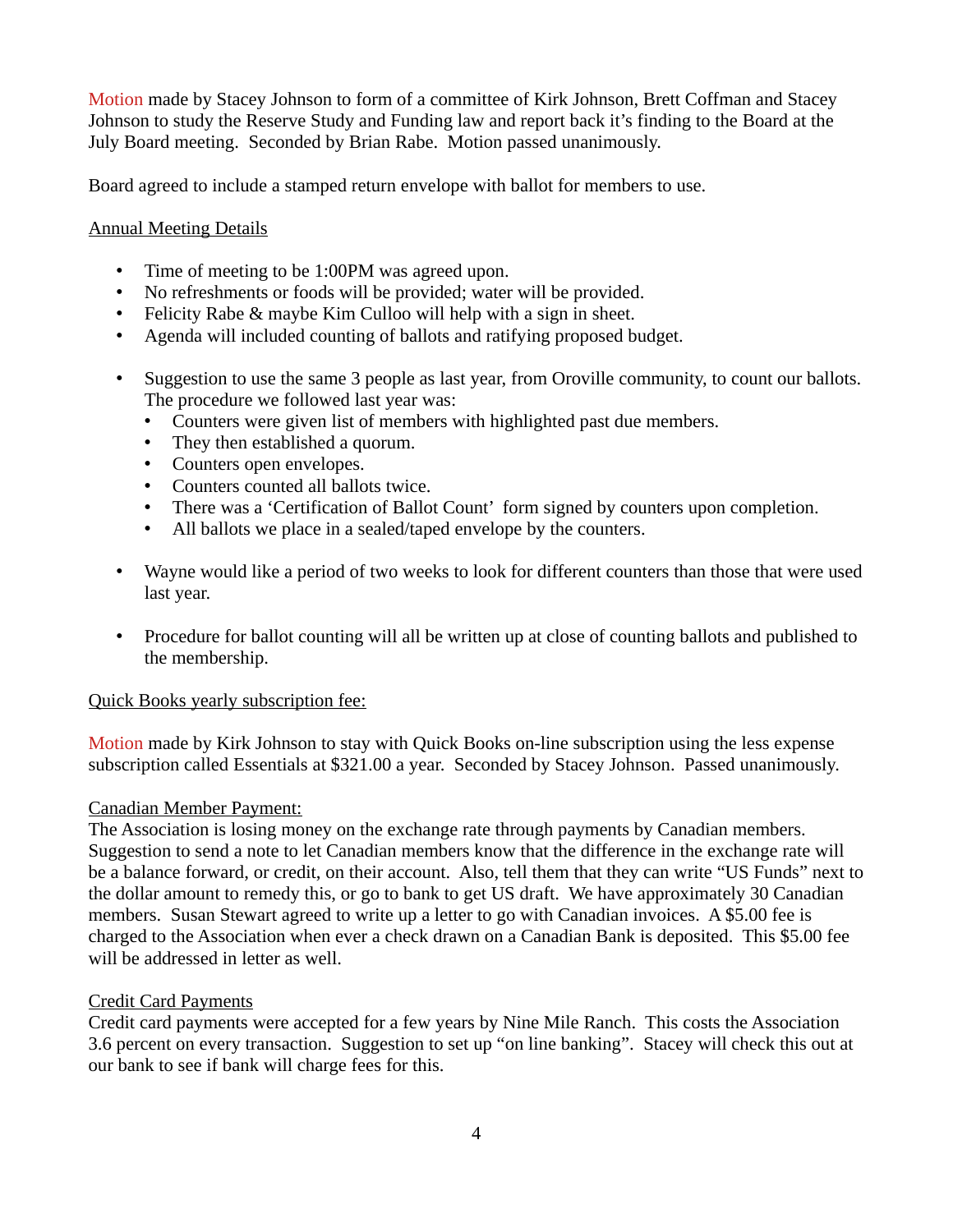A member called Stacey Johnson and asked that she state his opinion at this BOD meeting about Special Assessments; that he supports the annual assessments being raised, but did not trust Board abusing the option of Special Assessments.

## Road Report

- Snow Plowing: Tim Roberts has voiced he did not want to plow next year, but may consider it again. Brett Coffman suggested that we put a formal request for a snow plower out to bid. This will be written up for Board discussion and approval at the July meeting.
- Three identified hazardous burned trees in the easements need to be taken down. We received a bid for \$700 to do this. Attorney advised that we are responsible for felling these trees.

Motion made by Kirk Johnson to engage Ken Davidson Construction, for \$700, to fell the 3 identified trees. Seconded by Rick Lewis. Passed unanimously.

#### DNR Using Association's Roads for Logging State Land

- Motion made by Kirk Johnson to spend \$19.49 for cost of mailing to members on the proposed route soliciting their input about the DNR proposal. Seconded by Rick Lewis. Passes unanimously. (Prior to this meeting this same Motion through email. Email motions must be unanimously approved in order to pass. Motion failed: 7 voted yes, Kate & Wayne Naysnerski did not respond.)
- Motion made by Wayne Naysnerski to have those members on the haul route be able to give formall vote as to whether they support the DNR Logging Proposal. Kate Naysnerski seconded (motion was eventually withdrawn because BOD voted to reject the DNR proposal).
- Discussion about concern of safely issues and concern whether allowing use of HOA roads is commensurate with the CCRs.
- Motion made by Brian Rabe for the Board to reject the DNR on their request to use of our roads for their logging project. Seconded by Wayne Naysnerski. Motion passed unanimously.

#### Proposed Budget and Current Cash Flow

Proposed Budget for next year:

- Reserve study may not have to take place. Research will be done, but we need to included in budget at this point.
- Reserve Fund Deposit will stay on proposed budget.
- Audit is included until/unless the membership votes to waive the audit.
- Tree felling category can be/may be supplemented by volunteers.
- Motion made by Stacey Johnson to raise next fiscal year's assessments by 10% to \$193.60. Seconded by Kirk Johnson. Motion passed: 7 yes, Kate & Wayne Naysnerski no.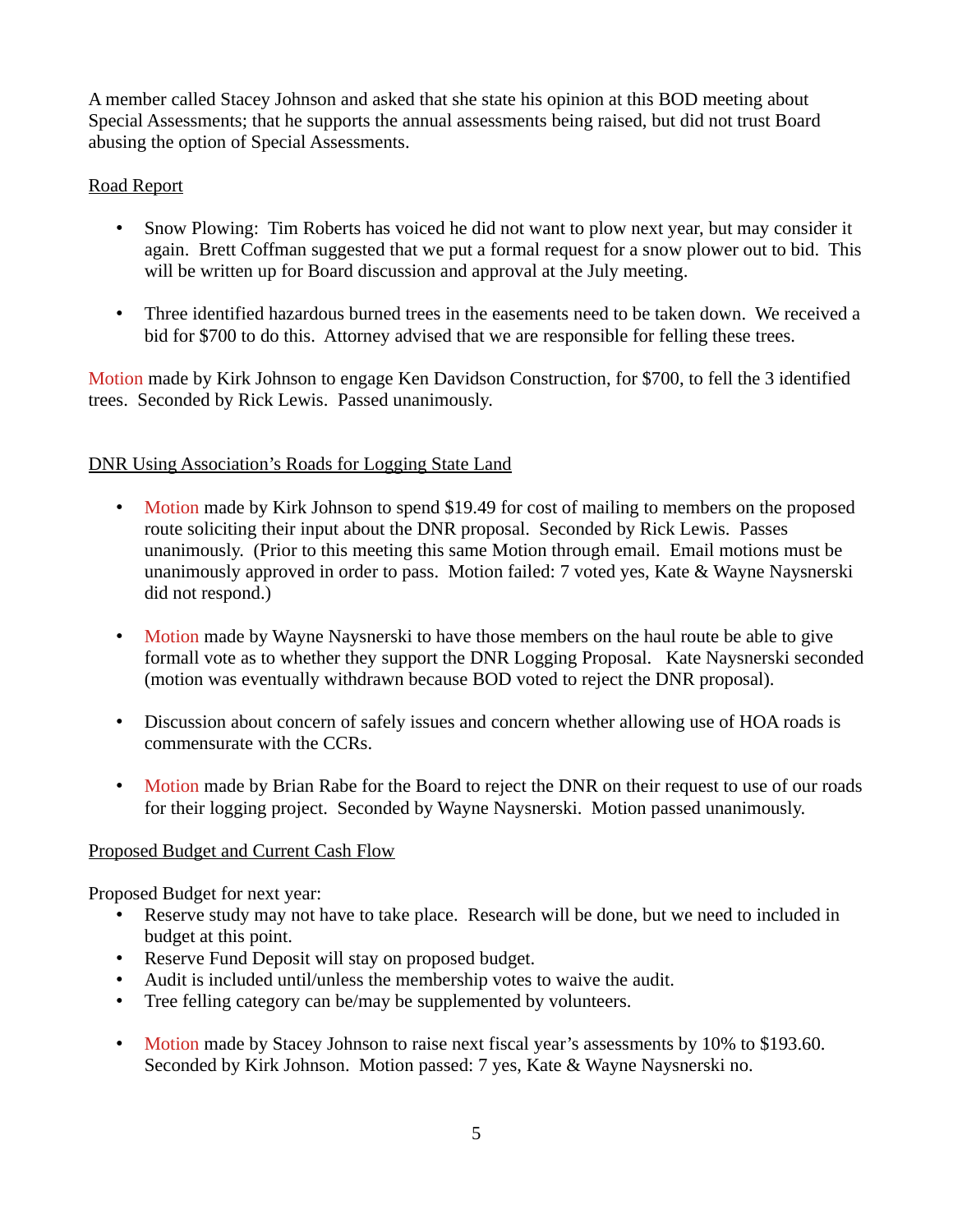• Motion made by Stacey Johnson to approve proposed budget for 2019/2020. Proposed budget will be sent to membership in upcoming mailing. Rick Lewis seconded. Motion passed unanimously.

A Current Cash Flow Report was reviewsed by the Board. This report showed current cash balances and estimated costs through the end of current fiscal year; May 31, 2019.

Motion by Kirk Johnson to appoint Todd Besaw as ACC Chair. Seconded by Rick Lewis. Motion passed unanimously.

Motion made by Kirk Johnson the Board approve ACC Chair with ACC advisory. Seconded by Rick Lewis. Motion passed unanimously.

Motion made by Kirk Johnson that ACC submit covenant enforcement letters to the Board prior to sending letter out. The Board will have 3 days to review. Seconded by Rick Lewis. Motion tabled at later date to be able to confirm with new ACC Chair.

Motion to extend meeting 1 hour. Seconded by Rick Lewis. Motion passed unanimously.

Leo Culloo read his resignation, effective June 15, 2019 at the end of the Annual Meeting.

Motion by Brian Rabe to institute and post Meeting Protocol Policy to website. Seconded by Rick Lewis. Motion passed unanimously.

Motion made by Kirk Johnson for the Board to approve Email Archive Policy and Report. Seconded by Rick Lewis. Motion passed unanimously.

Motion made by Kirk Johnson to form committee to produce a July Newsletter, with \$200 mailing budget. Seconded by Brian Rabe. Committee will be Susan Stewart and Kirk Johnson. Motion passed unanimously.

Motion made by Kirk Johnson for secretary to draft Board meeting minutes within two weeks of the meeting for Board review. Seconded by Rick Lewis. Motion pass unanimously.

Discussion regarding a "Disclaimer" and Petition that has been independently sent to some of the membership, such Petition which included (among other things) asking members to dissolve the HOA and/or to vote off all directors except Kate and Wayne Naysnerski: Board asked Kate Naysnerski if she wrote the Disclaimer. Her response was "I typed it". Board asked Wayne & Kate Naysnerski if they were going door to door, here at the Ranch, soliciting signatures for the Petition. Kate's response was "yes". No further discussion.

Discussion regarding Board members responding to business through email. Three days is the agreed upon time frame.

Meeting open to Association members comments at 3:32PM.

Open Meeting adjourned at 4:02. Board convened in closed executive session.